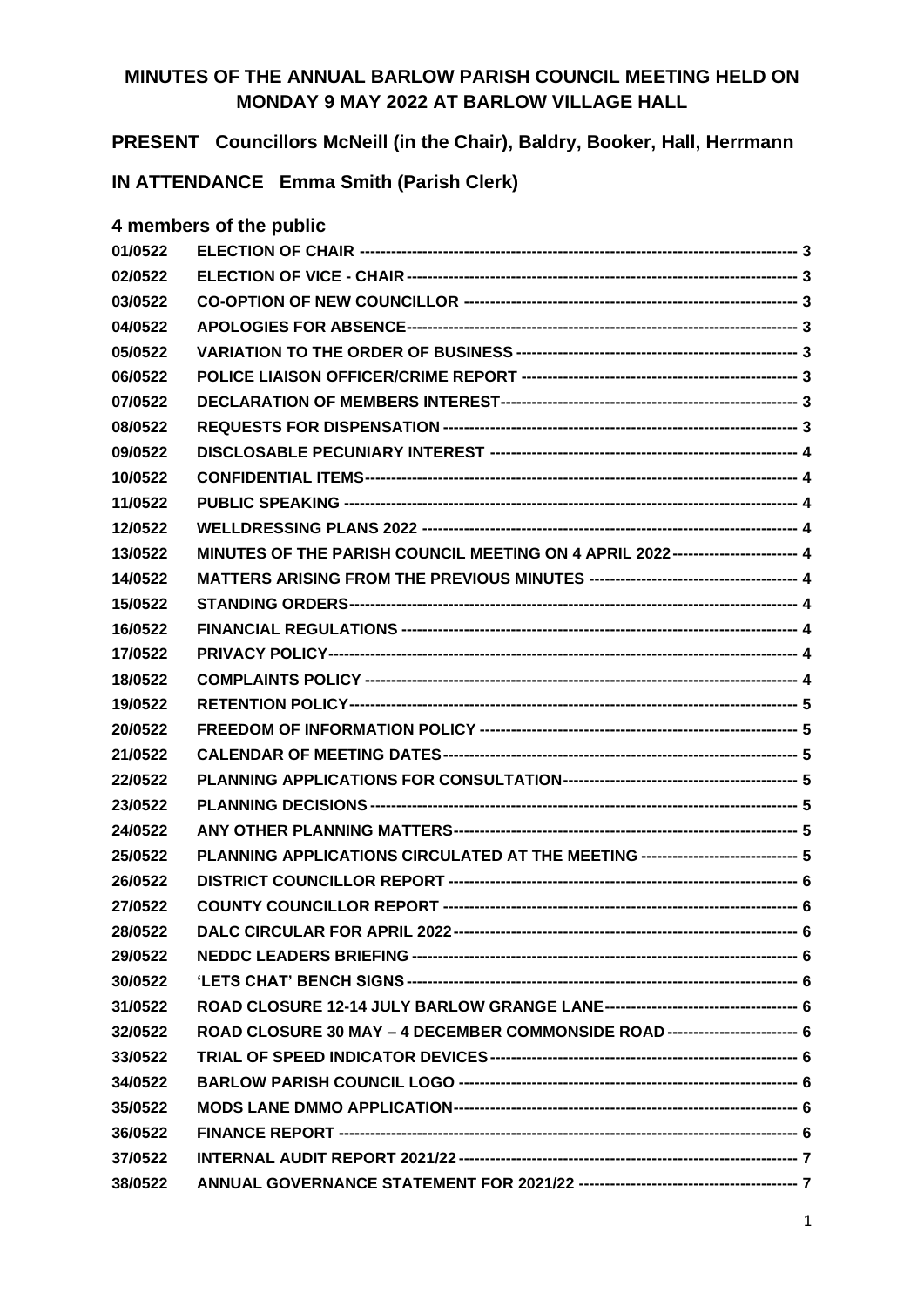| 39/0522 |  |
|---------|--|
| 40/0522 |  |
| 41/0522 |  |
| 42/0522 |  |
| 43/0522 |  |
| 44/0522 |  |
| 45/0522 |  |
| 46/0522 |  |
| 47/0522 |  |
| 48/0522 |  |
| 49/0522 |  |
| 50/0522 |  |
| 51/0522 |  |
| 52/0522 |  |
| 53/0522 |  |
| 54/0522 |  |
|         |  |
|         |  |
|         |  |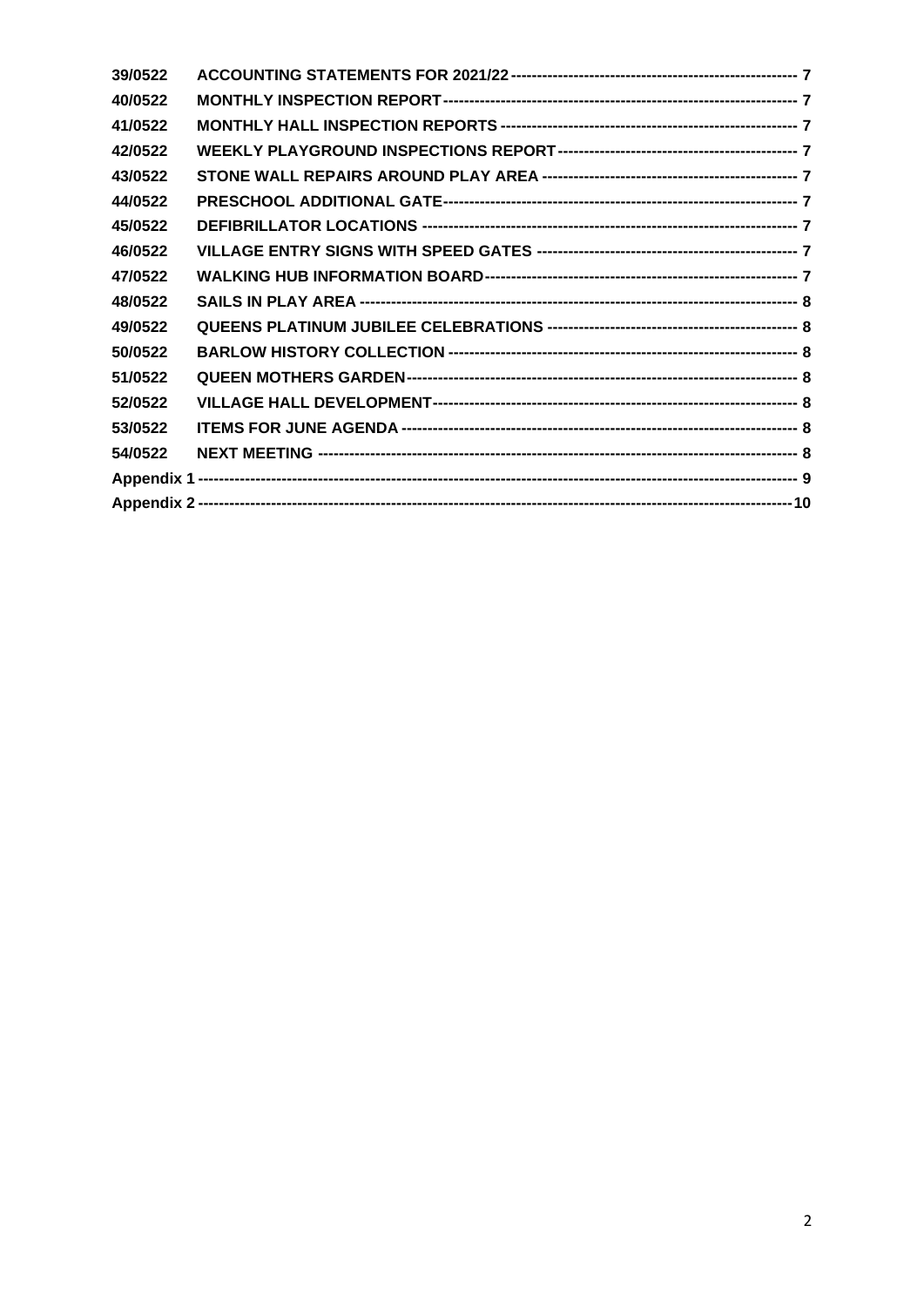#### <span id="page-2-0"></span>**01/0522 ELECTION OF CHAIR**

**RESOLVED** Cllr McNeill was elected Chair and signed the acceptance of Office.

#### <span id="page-2-1"></span>**02/0522 ELECTION OF VICE - CHAIR**

**RESOLVED** Cllr Hall was elected Vice-Chair and signed the acceptance of Office.

# <span id="page-2-2"></span>**03/0522 CO-OPTION OF NEW COUNCILLOR**

**RESOLVED** Peter Baldry was co-opted to the Council and signed the acceptance of Office.

#### <span id="page-2-3"></span>**04/0522 APOLOGIES FOR ABSENCE**

Cllr Siddall – Family Commitment Cllr Brougham - Holiday Cllr Strafford-Stephenson – District Councillor Cllr Foster – County Councillor

#### <span id="page-2-4"></span>**05/0522 VARIATION TO THE ORDER OF BUSINESS**

Item 21 to item 6 Item 24(f) to item 9

#### <span id="page-2-5"></span>**06/0522 POLICE LIAISON OFFICER/CRIME REPORT**

Police liaison officer attended the meeting. The Police have been conducting direct work with the local school and preschool recently. There have been issues with parking near The Tickled Trout Public House and PCSO Flower, Derbyshire County Council and Parish Councillors met to discuss any actions that could be taken to mitigate this. Derbyshire County Council will be issuing a public consultation on this area in due course.

PCSO Flower will be attending the Barlow Carnival this year. Councillors reported that high end vehicles seem to be stolen from Barlow and asked if this was an overall trend. PCSO Flower stated that there is no overall trend.

PCSO Flower will issue to the Clerk information about how to keep your car keys safe which the Clerk will circulate once received. Crime report for April 2022

1 x Vehicle Crime

2 x Other

**RESOLVED** Noted

#### <span id="page-2-6"></span>**07/0522 DECLARATION OF MEMBERS INTEREST**

No declarations of Members Interests

#### <span id="page-2-7"></span>**08/0522 REQUESTS FOR DISPENSATION**

**RESOLVED** Cllr Siddall was given a six month dispensation due to her current circumstances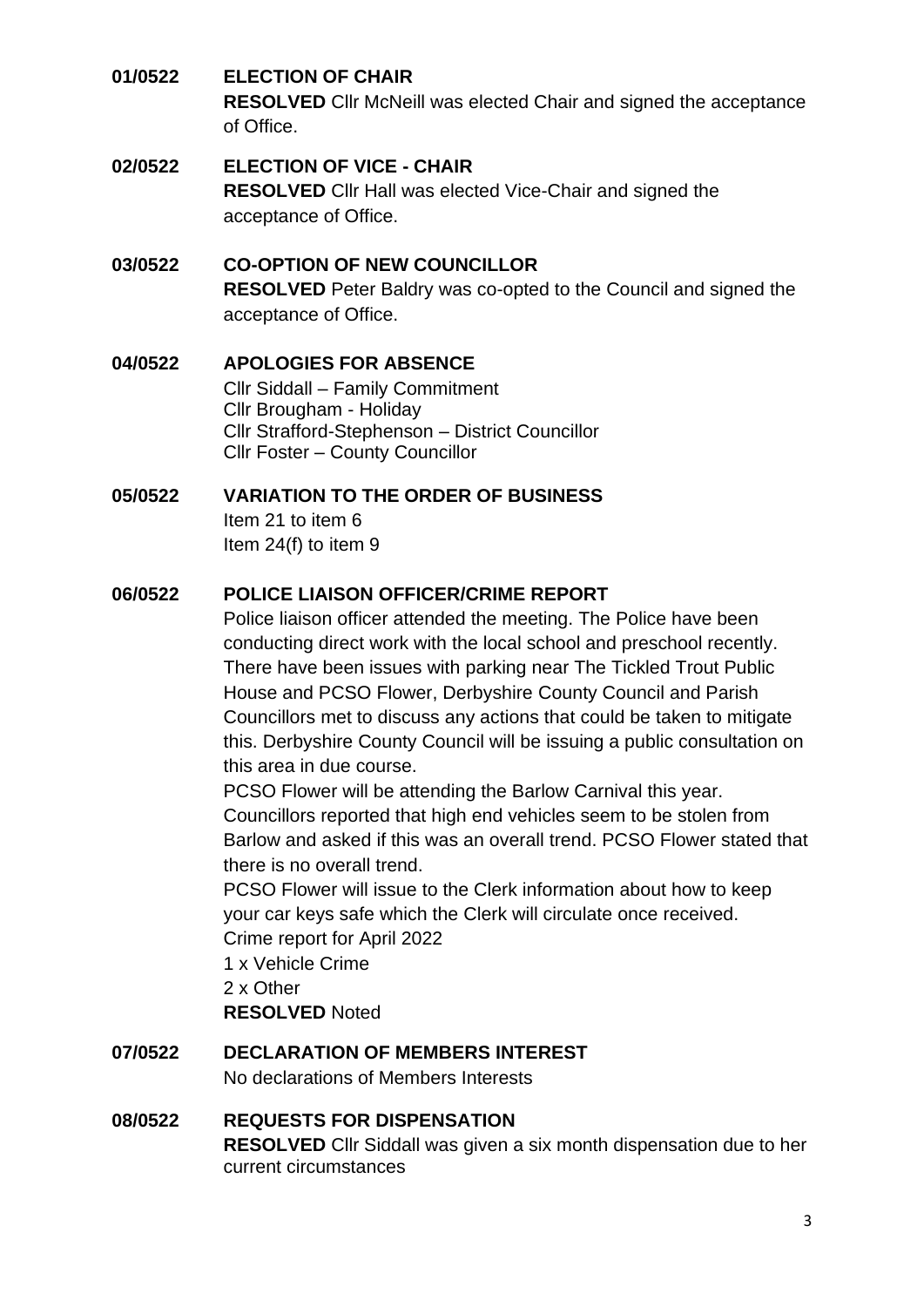# <span id="page-3-0"></span>**09/0522 DISCLOSABLE PECUNIARY INTEREST**

None

#### <span id="page-3-1"></span>**10/0522 CONFIDENTIAL ITEMS**

Agenda Item 30 – Village Hall Development

#### <span id="page-3-2"></span>**11/0522 PUBLIC SPEAKING**

A member of the public expressed an interest at the meeting to become a Parish Councillor.

Two members of the well dressing committee came to the Council meeting to discuss design ideas and to ask for the stone wall to be looked at due to a few stones being loose, they would need access to an electrical supply whilst building the well dressing, to ask if the Parish Council would insure the well dressing and volunteers and for a tree Surgeon to prune the tree at the side of the Village Hall.

#### <span id="page-3-3"></span>**12/0522 WELLDRESSING PLANS 2022**

**RESOLVED** Approved the use of an extension lead to power lighting for the volunteers constructing the well dressing. Council will consider an external socket next year. The Parish Council will cover the well dressing and volunteers from their Public Liability insurance the well dressing committee will need to issue the Council with a thorough risk assessment. Approved the cost of employing a tree surgeon to prune the overall tree. Clerk to ask the stone waller for a quote for repairing the stone wall areas of concern.

- <span id="page-3-4"></span>**13/0522 MINUTES OF THE PARISH COUNCIL MEETING ON 4 APRIL 2022 RESOLVED** Council approved the minutes of the Parish Council meeting held on 4 April 2022.
- <span id="page-3-5"></span>**14/0522 MATTERS ARISING FROM THE PREVIOUS MINUTES**  No matters arising
- <span id="page-3-6"></span>**15/0522 STANDING ORDERS RESOLVED** Approved standing orders no amendments made
- <span id="page-3-7"></span>**16/0522 FINANCIAL REGULATIONS RESOLVED** Approved financial regulations no amendments made
- <span id="page-3-8"></span>**17/0522 PRIVACY POLICY RESOLVED** Approved privacy policy no amendments made

## <span id="page-3-9"></span>**18/0522 COMPLAINTS POLICY RESOLVED** Approved complaints policy no amendments made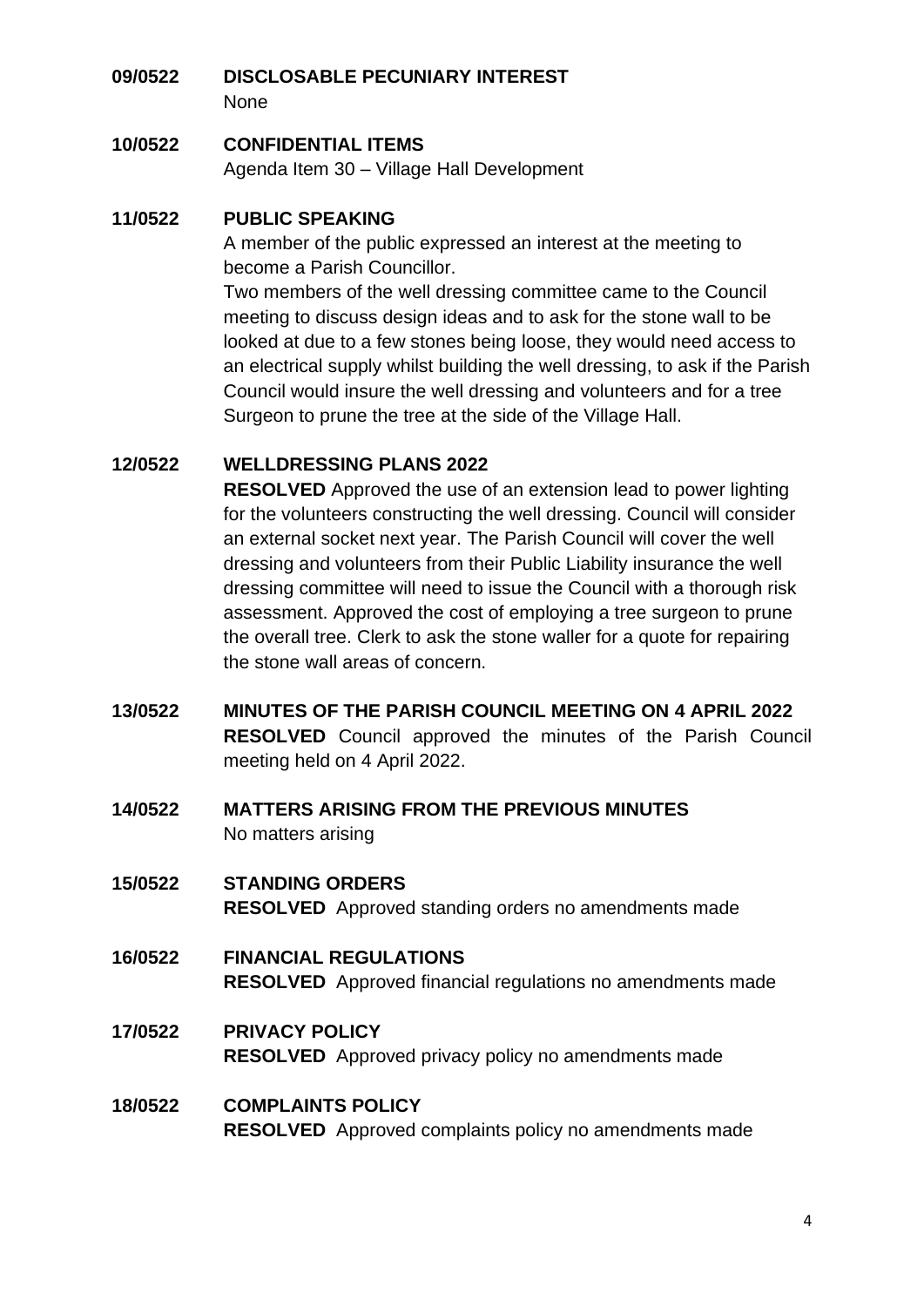#### <span id="page-4-0"></span>**19/0522 RETENTION POLICY**

**RESOLVED** Approved retention policy no amendments made

#### <span id="page-4-1"></span>**20/0522 FREEDOM OF INFORMATION POLICY**

**RESOLVED** Approved freedom of information policy no amendments made

## <span id="page-4-2"></span>**21/0522 CALENDAR OF MEETING DATES**

**RESOLVED** Approved the calendar of meeting dates with the amended time of 7.00pm for all Full Council meetings

## <span id="page-4-3"></span>**22/0522 PLANNING APPLICATIONS FOR CONSULTATION**

• NED 22/00317/FL – Demolition of existing dwelling and outbuildings and replacement with a two-storey, 5 bed dwelling with Juliet balcony to west elevation, first floor terrace to south elevation, double integral garage and associated landscaping (Private drainage systems) at Barlow Croft, Barlow Lees Lane, Barlow

**RESOLVED** No objections but the application must be in keeping with surrounding properties.

- NED 22/00315/FLH Application for new garage and home office at The Long Barn, Barlow Lees Lane, Barlow
- **RESOLVED** No comments
- NED 22/00299/FL Proposed agricultural building to house and lamb sheep and to store fodder and implements at White Oak Farm, Grange Lane, Barlow

**RESOLVED** No comments

#### <span id="page-4-4"></span>**23/0522 PLANNING DECISIONS**

- NED 22/00291/AGD Application to determine if prior approval is required for a new agricultural vehicle and equipment storage shed at Bole Hill House, Grange Lane, Bolehill, Barlow – **Planning permission required – 11 April 2022 RESOLVED** Noted
- 22/00181/FLH Removal of rear dormers and increase in eaves and roof height to create two storey dwelling, single storey front and rear extension, alterations to openings and creation of new vehicular access (revised scheme of 21/00019/FLH) at The Bungalow, Wilkin Hill, Barlow **Conditionally Approved – 4 May 2022**

#### <span id="page-4-5"></span>**24/0522 ANY OTHER PLANNING MATTERS** No other planning matters discussed.

#### <span id="page-4-6"></span>**25/0522 PLANNING APPLICATIONS CIRCULATED AT THE MEETING** No further planning applications received.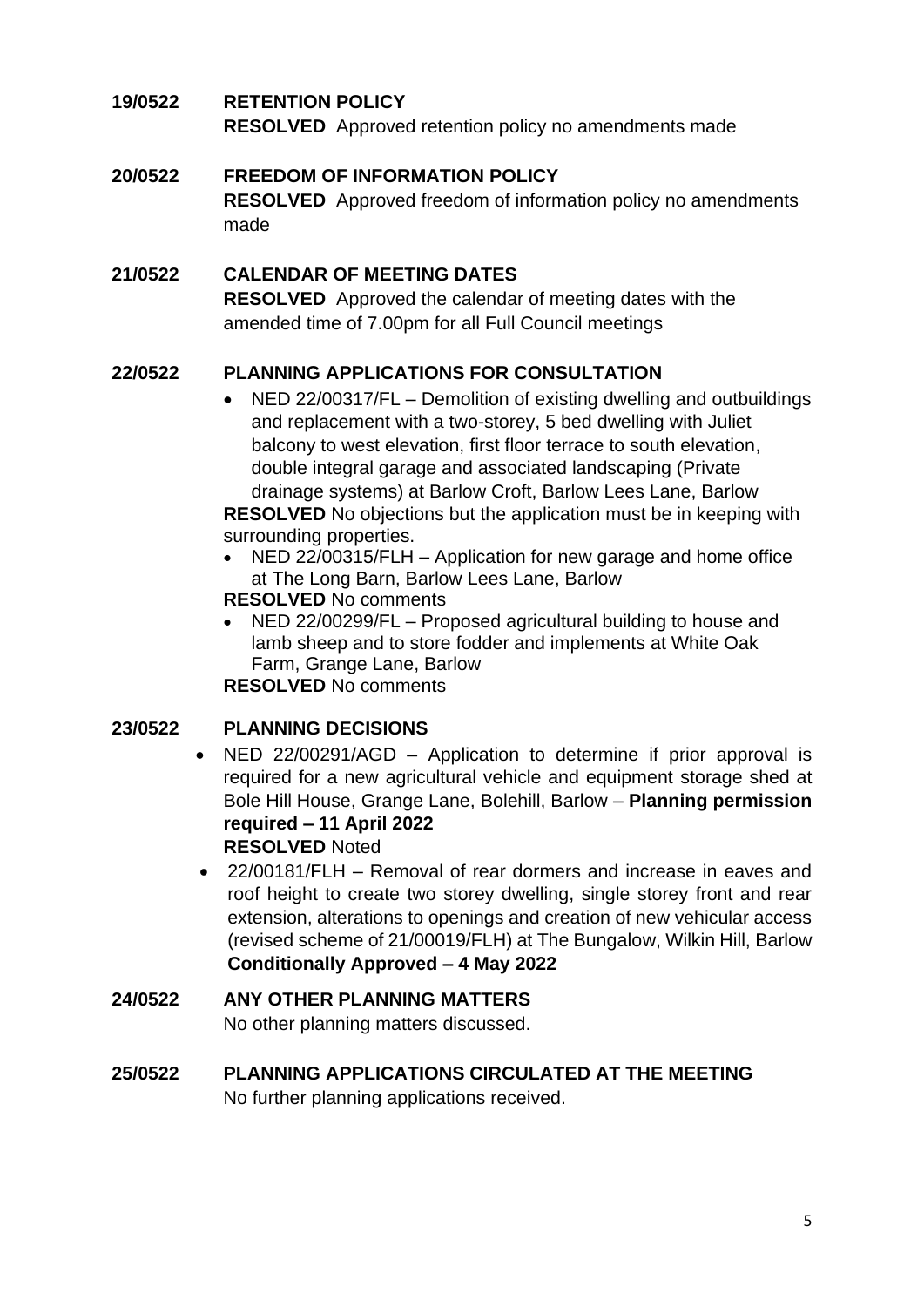## <span id="page-5-0"></span>**26/0522 DISTRICT COUNCILLOR REPORT**

Cllr Strafford-Stephenson was not in attendance but would like to remind Councillors regarding the Meet the Council event at Barlow Village Hall on 16 May 2022.

# <span id="page-5-1"></span>**27/0522 COUNTY COUNCILLOR REPORT**

Cllr Foster was not in attendance and did not submit a report.

- <span id="page-5-2"></span>**28/0522 DALC CIRCULAR FOR APRIL 2022 RESOLVED** Noted
- <span id="page-5-3"></span>**29/0522 NEDDC LEADERS BRIEFING RESOLVED** Noted
- <span id="page-5-4"></span>**30/0522 'LETS CHAT' BENCH SIGNS RESOLVED** Noted
- <span id="page-5-5"></span>**31/0522 ROAD CLOSURE 12-14 JULY BARLOW GRANGE LANE RESOLVED** Noted
- <span id="page-5-6"></span>**32/0522 ROAD CLOSURE 30 MAY – 4 DECEMBER COMMONSIDE ROAD RESOLVED** Noted Clerk to write to Derbyshire County Council and enquire about the latest update on Commonside Road.

#### <span id="page-5-7"></span>**33/0522 TRIAL OF SPEED INDICATOR DEVICES**

**RESOLVED** Noted response from Derbyshire County Council. Clerk to ask Derbyshire County Council to consider replacement of the two speed indicator devices directly outside the school on the Main Road with ones that show the speed you are going. Clerk to obtain quotes for the speed indicator devices and bring back to the next meeting.

## <span id="page-5-8"></span>**34/0522 BARLOW PARISH COUNCIL LOGO**

Cllr Herrmann circulated the latest version of the Parish Council logo to Councillors which incorporates all three winning logos into one. Cllr Baldry to obtain a price for a graphic designer to produce a vector version of the logo to be used on stationery, website and social media. **RESOLVED** Approved

## <span id="page-5-9"></span>**35/0522 MODS LANE DMMO APPLICATION** DCC officer reported they are still waiting for the report to be approved. **RESOLVED** Noted

#### <span id="page-5-10"></span>**36/0522 FINANCE REPORT**

**RESOLVED** Approved the income and expenditure reports for May 2022 along with the April 2022 bank reconciliation. (Appendix 1).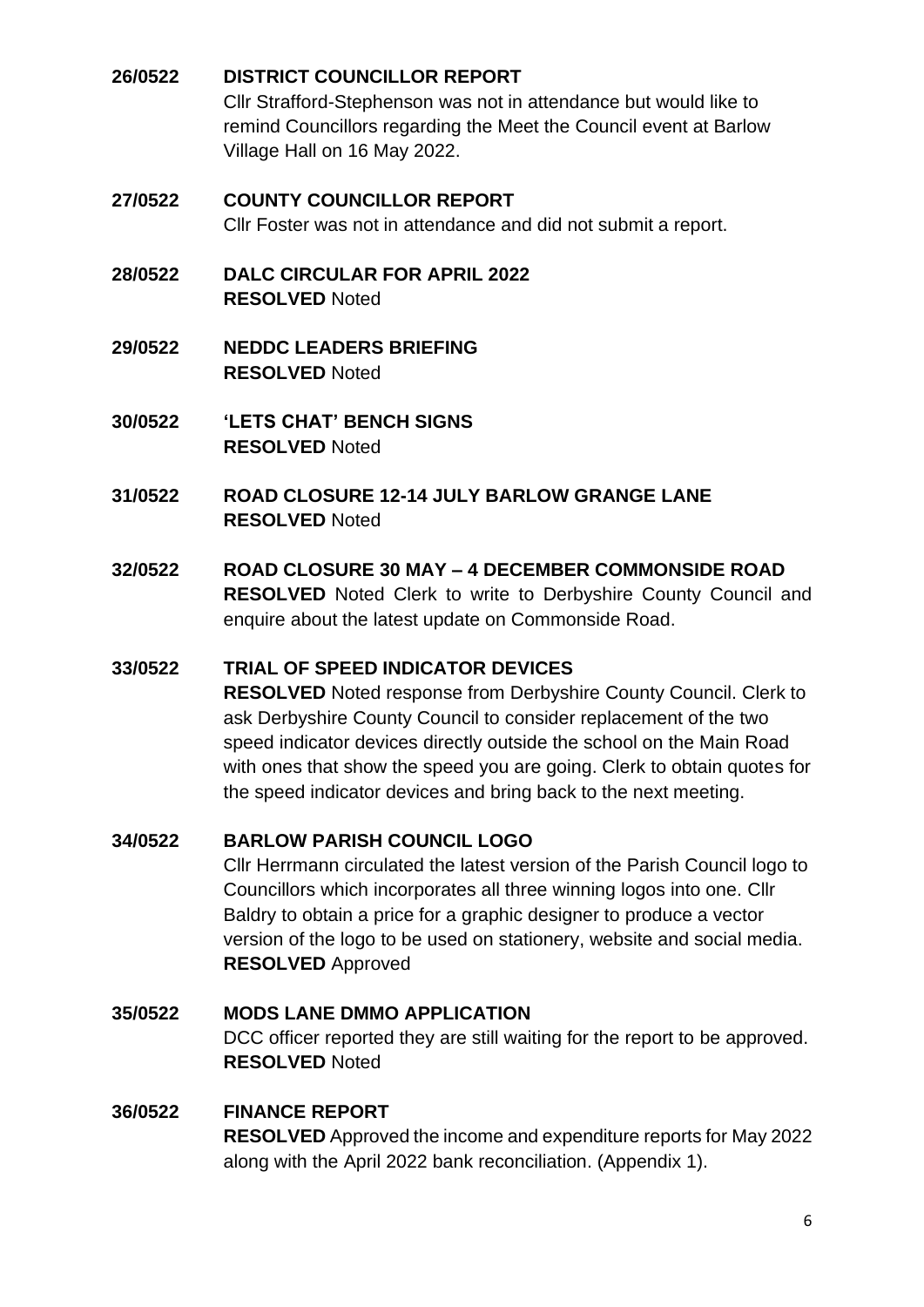- <span id="page-6-0"></span>**37/0522 INTERNAL AUDIT REPORT 2021/22 RESOLVED** Noted
- <span id="page-6-1"></span>**38/0522 ANNUAL GOVERNANCE STATEMENT FOR 2021/22 RESOLVED** Approved
- <span id="page-6-2"></span>**39/0522 ACCOUNTING STATEMENTS FOR 2021/22 RESOLVED** Approved
- <span id="page-6-3"></span>**40/0522 MONTHLY INSPECTION REPORT** Cllr Brougham carried out the monthly inspection for April 2022. **RESOLVED** Noted.
- <span id="page-6-4"></span>**41/0522 MONTHLY HALL INSPECTION REPORTS RESOLVED** Cllr McNeill and Baldry to conduct the monthly hall inspection for May 2022.

<span id="page-6-5"></span>**42/0522 WEEKLY PLAYGROUND INSPECTIONS REPORT RESOLVED** Week commencing 16 May – Cllr Booker Week commencing 23 May – Cllr Hall Week commencing 30 May – Cllr McNeill Week commencing 6 June – Cllr Herrmann

<span id="page-6-6"></span>**43/0522 STONE WALL REPAIRS AROUND PLAY AREA** Clerk to circulate once quote is received the stone waller attended the site yesterday. **RESOLVED** Noted

<span id="page-6-7"></span>**44/0522 PRESCHOOL ADDITIONAL GATE RESOLVED** Approved preschool to purchase and install a gate to the rear of the Village Hall.

## <span id="page-6-8"></span>**45/0522 DEFIBRILLATOR LOCATIONS**

St Lawrence Church electrician has stated the site approved by the Diocese can not be used for a defibrillator location. **RESOLVED** Clerk to submit suggestions to the Peacock Public House once received from Councillors. Cllr Hall will contact Hackney House to enquire about installing the defibrillator at that location.

- <span id="page-6-9"></span>**46/0522 VILLAGE ENTRY SIGNS WITH SPEED GATES RESOLVED** Approved purchase of the gates at a cost of £1,307.96.
- <span id="page-6-10"></span>**47/0522 WALKING HUB INFORMATION BOARD RESOLVED** Deferred to the next meeting.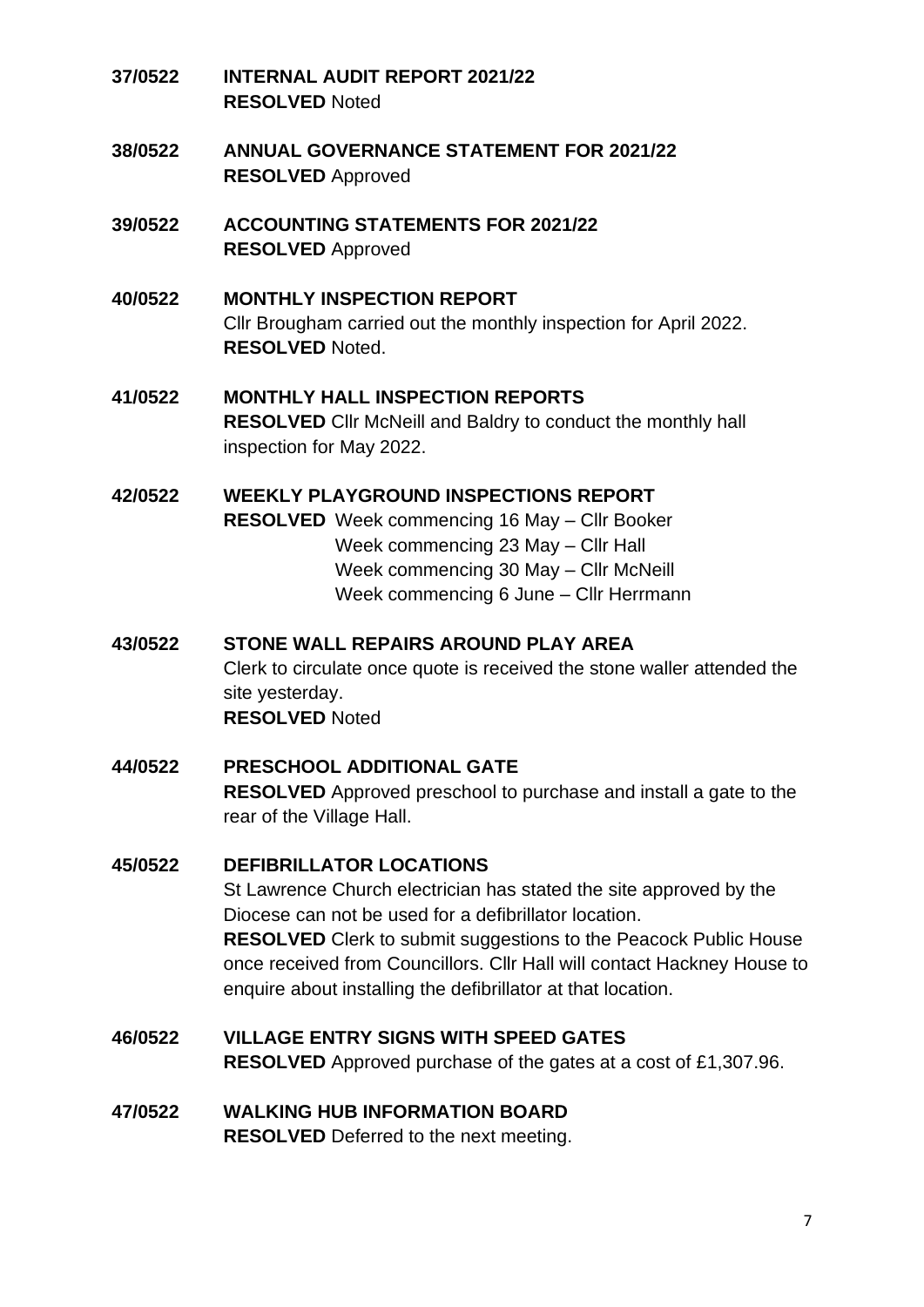#### <span id="page-7-0"></span>**48/0522 SAILS IN PLAY AREA**

**RESOLVED** Clerk to contact the speed gate contractors and request a quote for installation.

## <span id="page-7-1"></span>**49/0522 QUEENS PLATINUM JUBILEE CELEBRATIONS**

**RESOLVED** Approved Cllr McNeill to contact the Carnival Committee to see if any sponsorship was required for the event planned on the Village Green. The Parish Council approved use of the Village green and will seek permission from the well dressing committee.

## <span id="page-7-2"></span>**50/0522 BARLOW HISTORY COLLECTION**

**RESOLVED** Approved Cllr Herrmann to be the primary contact for anyone wishing to view the Barlow History Collection. The store cupboard in the Committee room will be emptied and the collection stored in there for easy access.

## <span id="page-7-3"></span>**51/0522 QUEEN MOTHERS GARDEN RESOLVED** Deferred to the next meeting. Cllr Baldry will research winter and shade loving plants.

That in view of the confidential nature of the business about to be transacted, a resolution to exclude the Press and Public from the meeting in accordance with the Public Bodies (Admission to Meetings) Act 1960, s1, in order to discuss these items has been resolved.

- <span id="page-7-4"></span>**52/0522 VILLAGE HALL DEVELOPMENT** No further developments to report. **RESOLVED** Noted
- <span id="page-7-5"></span>**53/0522 ITEMS FOR JUNE AGENDA RESOLVED** Co-option for Councillor
- <span id="page-7-6"></span>**54/0522 NEXT MEETING RESOLVED** meeting on 6 June 2022 at 7.00pm at the Village Hall.

The meeting closed at 9.35pm

Signed ………………………………………………..

Chairperson Date 6 June 2022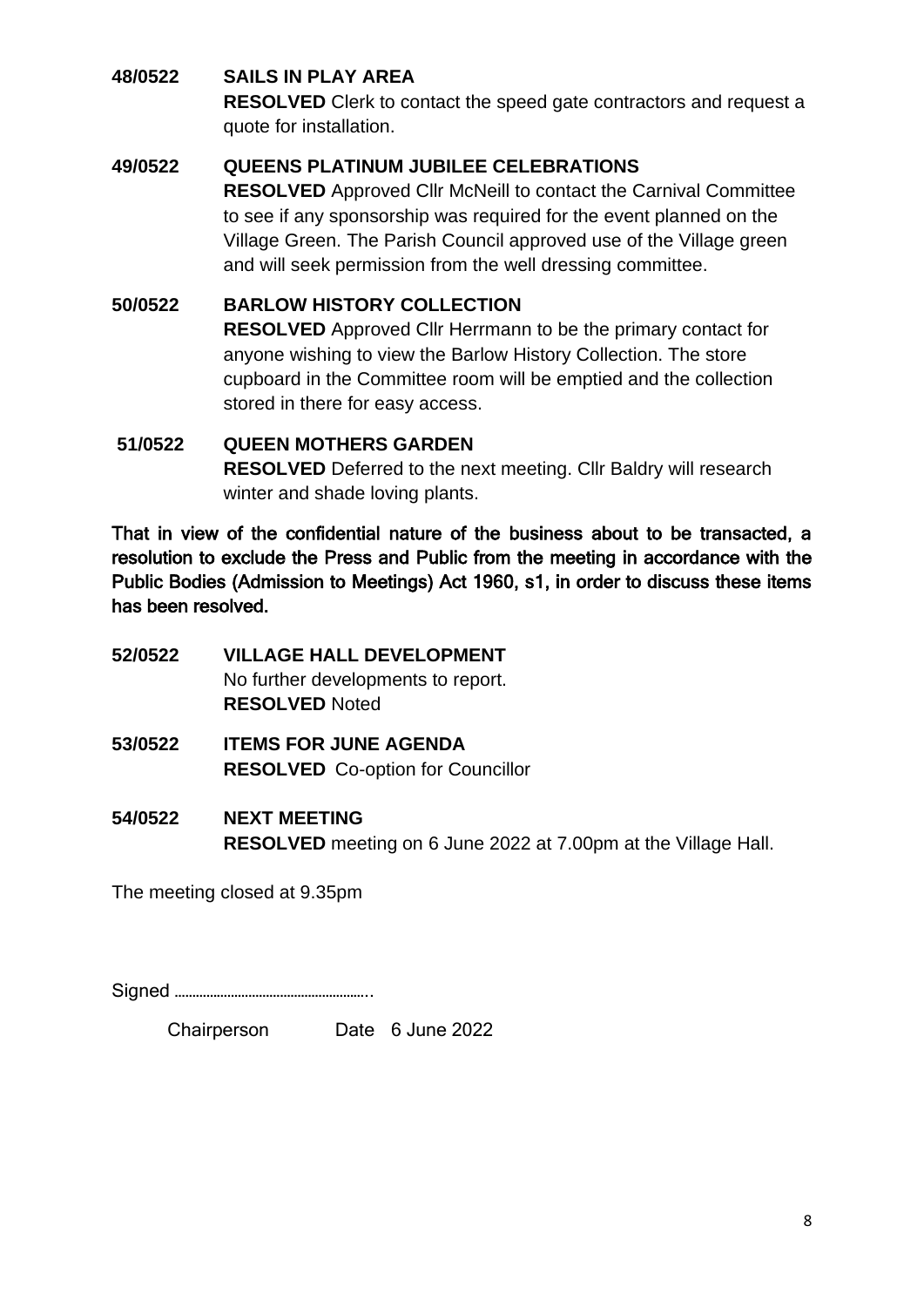# **Appendix 1**

<span id="page-8-0"></span>

| <b>May 22</b> | <b>Cheque Requests</b>   |                                           |   |               |   |                          |              |           |
|---------------|--------------------------|-------------------------------------------|---|---------------|---|--------------------------|--------------|-----------|
|               | Payee                    | <b>Details</b>                            |   | <u>Amount</u> |   | <b>Vat Rec</b>           | <u>Total</u> |           |
| D/D           | <b>Plusnet</b>           | <b>Broadband Bill</b>                     | £ | 17.00         | £ | 3.40                     | £            | 20.40     |
| D/D           | <b>British Gas Lite</b>  | Electric Bill (21/03/2022 to 21/04/2022)  | £ | 41.53         | £ | 2.08                     | £            | 43.61     |
| D/D           | <b>British Gas Lite</b>  | Gas Bill (21/03/2022 to 21/04/2022)       | £ | 152.90        | £ | 7.64                     | £            | 160.54    |
| <b>BACS</b>   | Green Bean               | Path clearance and Hedge Works            | £ | 480.00        | £ | $\blacksquare$           | £            | 480.00    |
| <b>BACS</b>   | Fast Signs Ltd           | Playground signs and fixings              | £ | 90.74         | £ | 18.15                    | £            | 108.89    |
| 300053        | <b>HMRC</b>              | Payroll - April 2022                      | £ | 140.20        | £ | $\overline{\phantom{0}}$ | £            | 140.20    |
| 300052        | <b>Miscellaneous</b>     | Payroll - April 2022                      | £ | 624.00        | £ | $\blacksquare$           | £            | 624.00    |
| <b>BACS</b>   | <b>DALC</b>              | <b>Annual Subscription</b>                | £ | 443.27        | £ | $\overline{\phantom{0}}$ | £            | 443.27    |
| <b>BACS</b>   | <b>DCS Cleaning</b>      | <b>Village Hall Cleaning</b>              | £ | 518.39        | £ | 103.68                   | £            | 622.07    |
| <b>BACS</b>   | <b>Jake Eville</b>       | <b>Groundworks to Recreational Ground</b> | £ | 750.00        | £ | $\blacksquare$           | £            | 750.00    |
| <b>BACS</b>   | <b>Allbright Windows</b> | <b>Window Cleaning</b>                    | £ | 10.00         | £ | $\overline{\phantom{a}}$ | £            | 10.00     |
| <b>BACS</b>   | <b>NEDDC</b>             | <b>Rates for Noticeboard</b>              | £ | 74.85         | £ | $\overline{\phantom{0}}$ | £            | 74.85     |
| <b>BACS</b>   | <b>NEDDC</b>             | Emptying dog bins (Jan-Mar 22)            | £ | 360.00        | £ | 72.00                    | £            | 432.00    |
| <b>BACS</b>   | <b>Fast Parts</b>        | Replacement disabled toilet seat          | £ | 150.15        | £ | 30.03                    | £            | 180.18    |
|               |                          | Trade Waste Collections (01/04 to         |   |               |   |                          |              |           |
| <b>BACS</b>   | <b>NEDDC</b>             | 30/09/22)                                 | £ | 394.16        | £ | $\blacksquare$           | £            | 394.16    |
| <b>BACS</b>   | <b>Brian Wood</b>        | Internal Audit for 2021/22                | £ | 97.50         | £ |                          | £            | 97.50     |
|               |                          |                                           |   | £4,344.69     |   | £236.98                  |              | £4,581.67 |